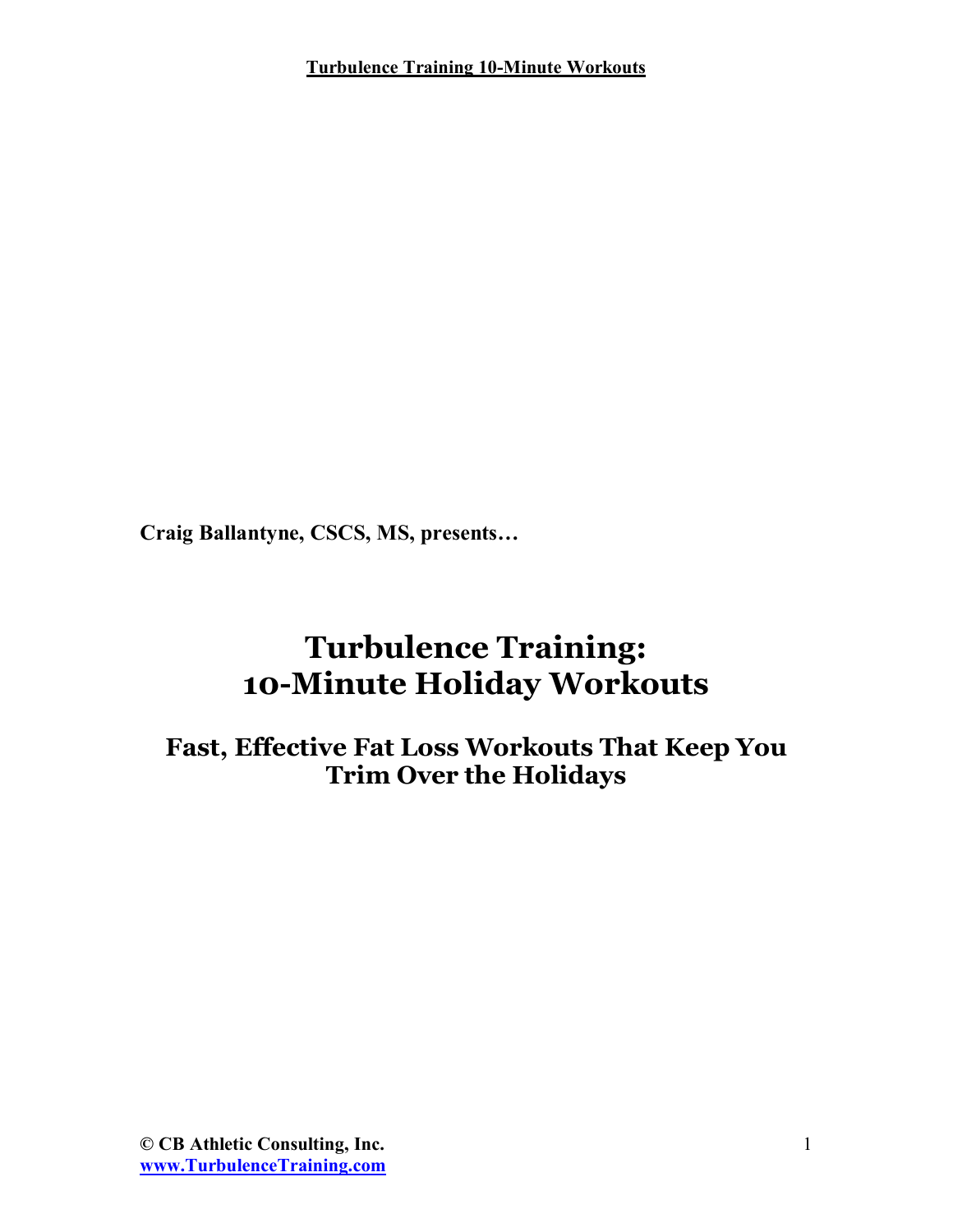#### **About Craig Ballantyne & Turbulence Training**

Craig Ballantyne, CSCS, M.Sc., is a Strength & Conditioning coach in Toronto, author of Turbulence Training, a contributing author to Men's Health and Women's Health magazines, and a member of the Training Advisory Board for Maximum Fitness and Oxygen magazines.

Craig's fat loss, muscle-building website **[www.TurbulenceTraining.com](http://billnad.turbulence.hop.clickbank.net)** features his best-selling Turbulence Training for Fat Loss program and offers access to all of Craig's Turbulence Training workouts and video clips (for men and women who want to lose fat with only dumbell and bodyweight exercises).

With Turbulence Training Craig has put together short, quality fat loss workouts for men and women to do at home with minimal equipment. The programs use a lot of bodyweight moves and dumbell exercises, and the workouts change every 4 weeks because I truly believe variety is one of the main principles for success when you are trying to change your body in any way.

Craig also has an advanced research background, completing a Master's of Science Degree in Exercise Physiology from McMaster University in Hamilton, Ontario, Canada. Craig continues to study the latest training, supplementation, and nutrition research that will help improve client's health and wellness as well as their physical and mental performance.

**[www.TurbulenceTraining.com](http://billnad.turbulence.hop.clickbank.net)** - Advanced training information to help men and women gain muscle and lose fat fast.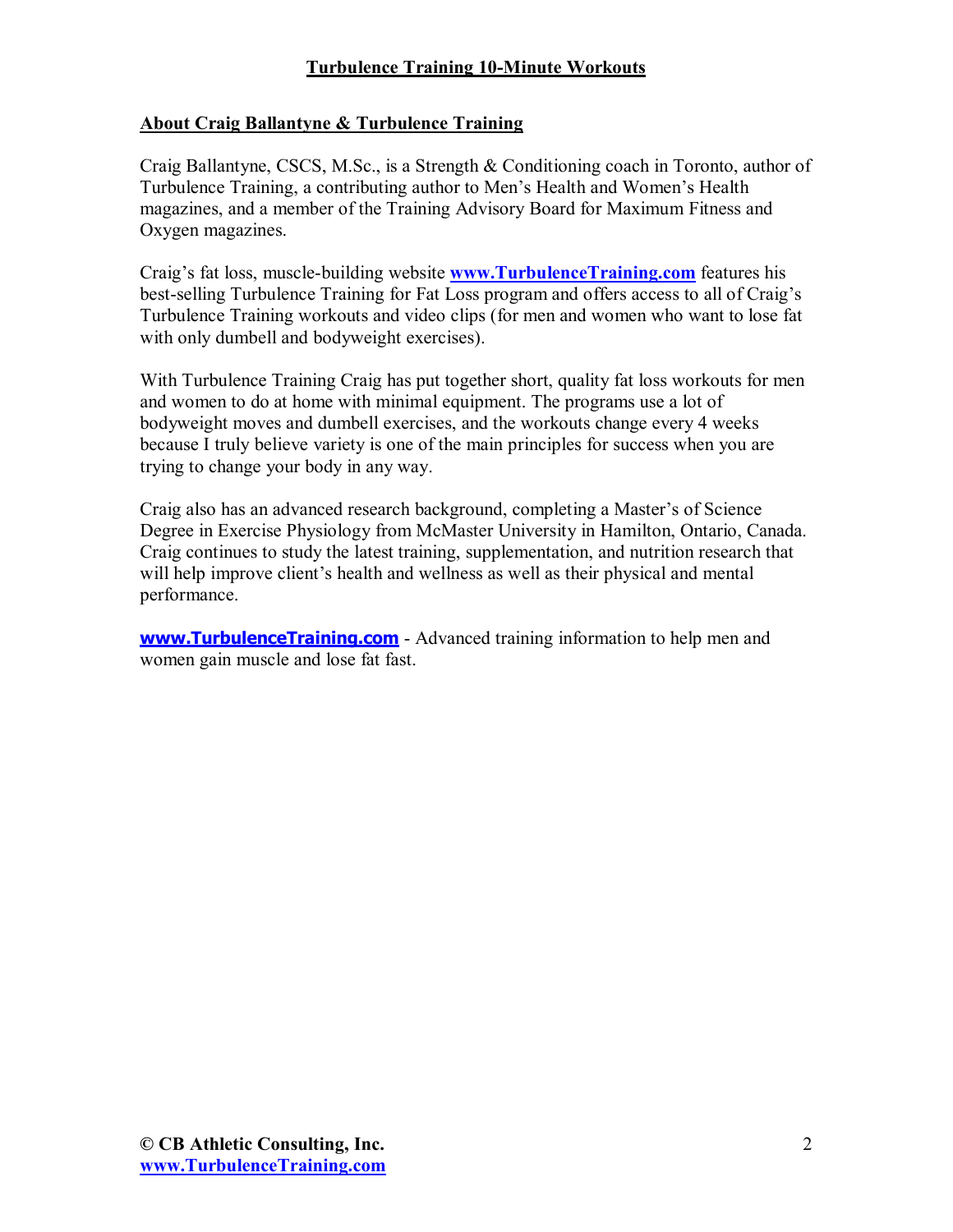### *Disclaimer:*

**You must get your physician's approval before beginning this exercise program.** These recommendations are not medical guidelines but are for educational purposes only. You must consult your physician prior to starting this program or if you have any medical condition or injury that contraindicates physical activity. This program is designed for healthy individuals 18 years and older only.

The information in this report is meant to supplement, not replace, proper exercise training. All forms of exercise pose some inherent risks. The editors and publishers advise readers to take full responsibility for their safety and know their limits. Before practicing the exercises in this book, be sure that your equipment is well-maintained, and do not take risks beyond your level of experience, aptitude, training and fitness. The exercises and dietary programs in this book are not intended as a substitute for any exercise routine or treatment or dietary regimen that may have been prescribed by your physician.

Don't lift heavy weights if you are alone, inexperienced, injured, or fatigued. Don't perform any exercise unless you have been shown the proper technique by a certified personal trainer or certified strength and conditioning specialist. Always ask for instruction and assistance when lifting. Don't perform any exercise without proper instruction. Always do a warm-up prior to strength training and interval training.

See your physician before starting any exercise or nutrition program. If you are taking any medications, you must talk to your physician before starting any exercise program, including Turbulence Training. If you experience any lightheadedness, dizziness, or shortness of breath while exercising, stop the movement and consult a physician.

You must have a complete physical examination if you are sedentary, if you have high cholesterol, high blood pressure, or diabetes, if you are overweight, or if you are over 30 years old. Please discuss all nutritional changes with your physician or a registered dietician. If your physician recommends that you don't use Turbulence Training, please return this Special Report for a full refund.

Copyright © 2003-2009 CB Athletic Consulting, Inc.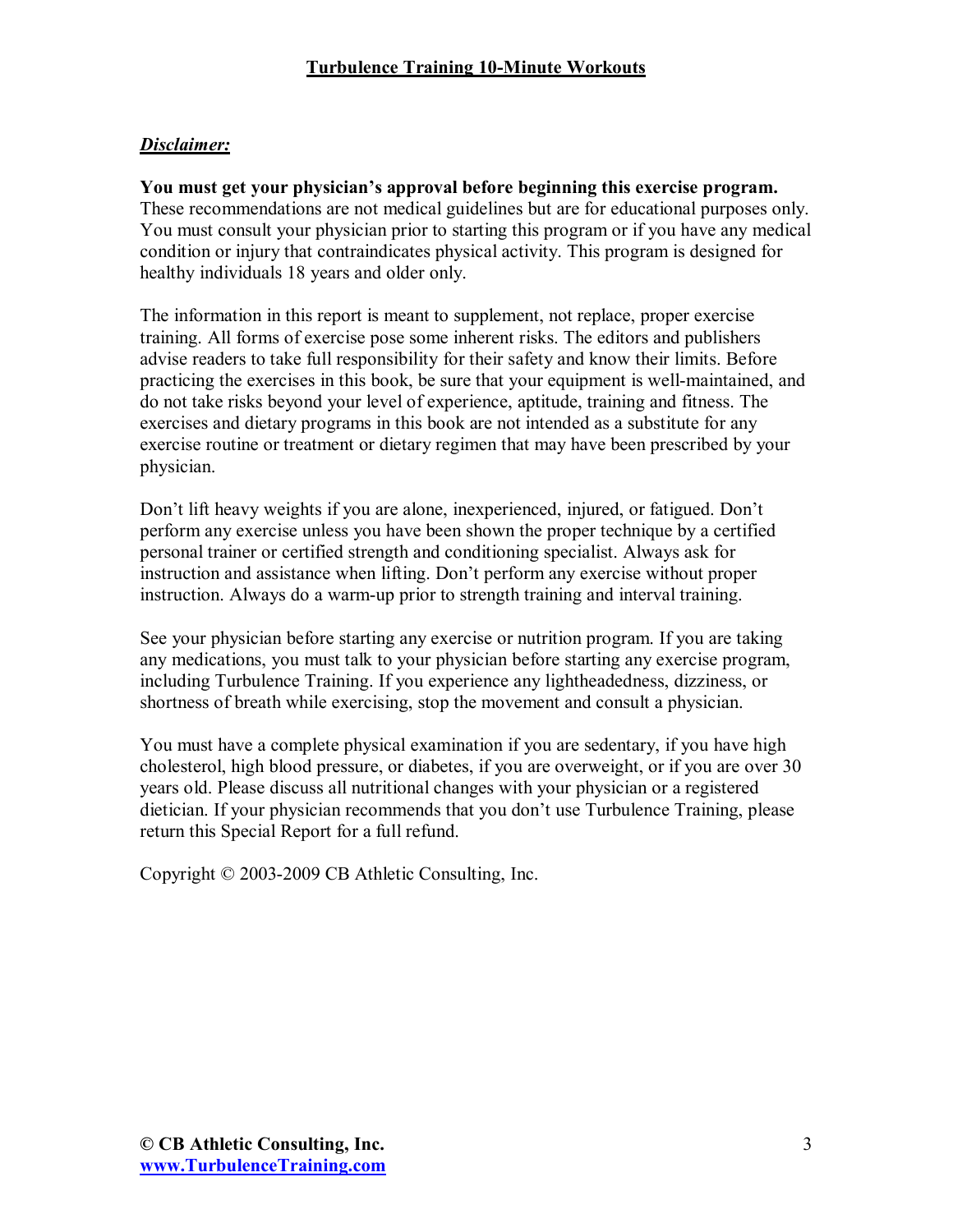### **10 Tips to Train SAFE!**

It is very important for all of us to train conservatively and not overdo things.

**1)** Don't do any exercise that you aren't sure how to do. Always get personal instruction from a certified trainer.

**2)** Don't do anything that hurts or "doesn't feel right". There are plenty of alternative exercises for every movement. Just ask us on the Turbulence Training forum for substitutions through **[www.TurbulenceTraining.com](http://billnad.turbulence.hop.clickbank.net)**.

**3)** Whenever you start a NEW program, use lighter weights than normal, and only 1 set per exercise. You must expect extra soreness when starting a new program just because of the new exercises, so don't try to set world records in a new program right away.

**4)** If you need extra recovery within the workout or between workouts, don't hesitate to take it. **Safety first.** 

**5)** Use a spotter if you are training with heavy weights. If you train alone at home, follow my recommendations in the manual and do NOT train to failure.

**6)** Check your ego at the gym door and start with the easier alternative exercises if appropriate, even if you have exercised in the past. The new exercises, and new style of movements will cause muscle soreness even from workouts you think "look easy".

**7)** Do NOT do interval training more than 4 times per week. Even pro athletes don't play hard everyday, so why should we?

**8)** Never skip a warm-up. Use the general bodyweight warm-ups and the specific warmup sets in each TT workout.

**9)** If you want to start TT but think you have an injury, get medical attention and have a professional therapist rehabilitate your injury before starting an exercise program.

**10)** Check with your doctor before starting any new exercise or diet program. All together now, **"Safety first!"**

**Bonus 11)** If you decide to use running as your form of interval training, make sure you have good running shoes, always do an extra thorough warm-up, and choose a safe running surface (grass or trails rather than pavement/concrete). If you use a treadmill, please operate it safely.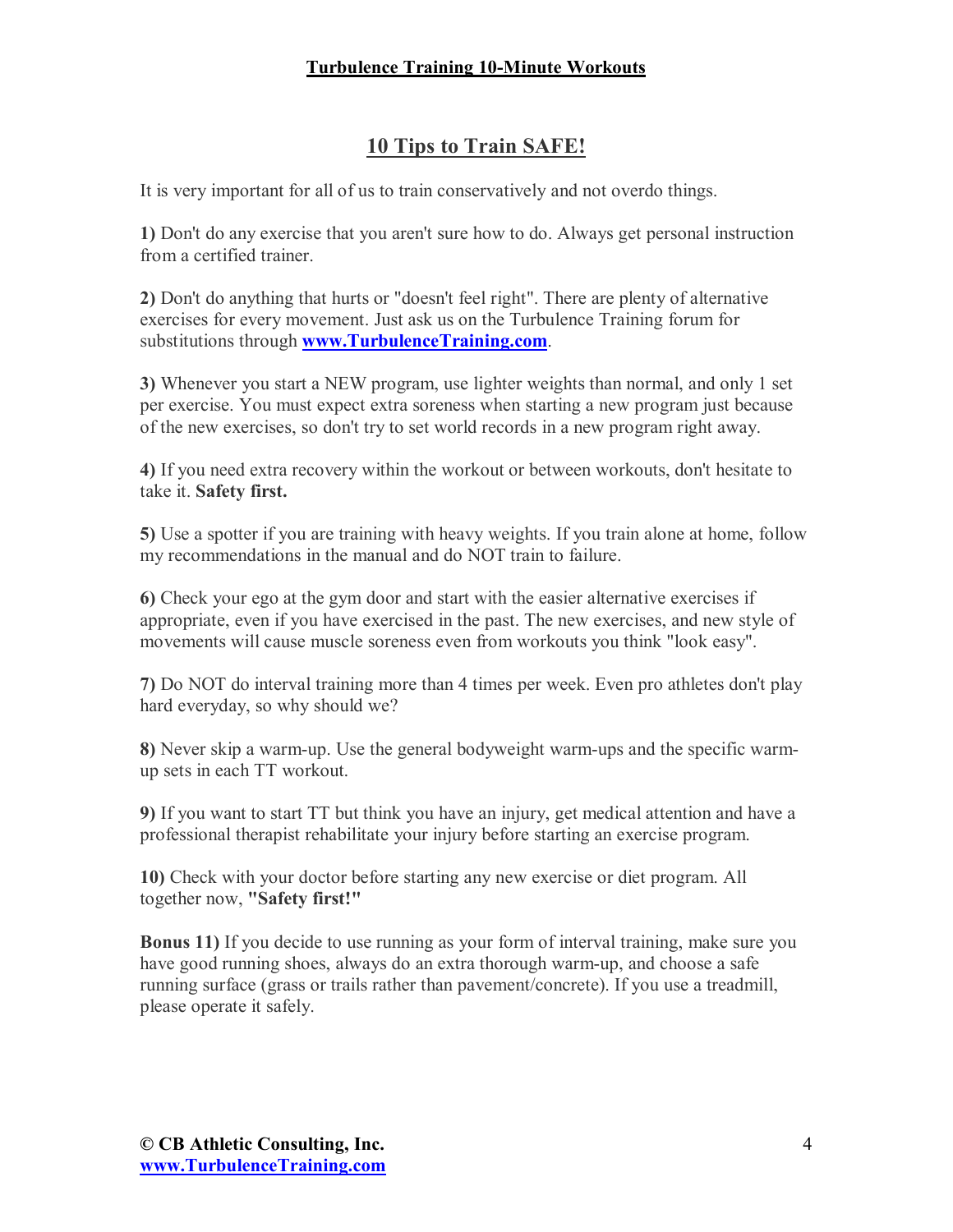#### **TT 10-Minute Workout Guidelines**

**Disclaimer:** See your physician before starting any exercise or nutrition program. You must have a complete physical examination if you are sedentary, if you have high cholesterol, high blood pressure, or diabetes, if you are overweight, or if you are over 30 years old. Please discuss all nutritional changes with your physician or a registered dietician.

- Perform this program for 4 weeks then switch to another TT workout.
- Do up to five 10-minute workouts per week.
- Pairs of exercises (i.e. 1A & 1B) constitute "Supersets".
- Two or more exercises constitute a circuit (1A-1D or 1A-1F).
- Use a controlled pace for each traditional exercise, but move explosively for Burpees and Jumping Jacks.
- Don't train to failure in the DB exercises. You should be able to do 1 more rep at the end of each set. You can train to failure in the BW exercises.
- Finish each workout with stretching for the tight muscle groups only if desired.
- Warm-ups are built-into the 10-minute workouts.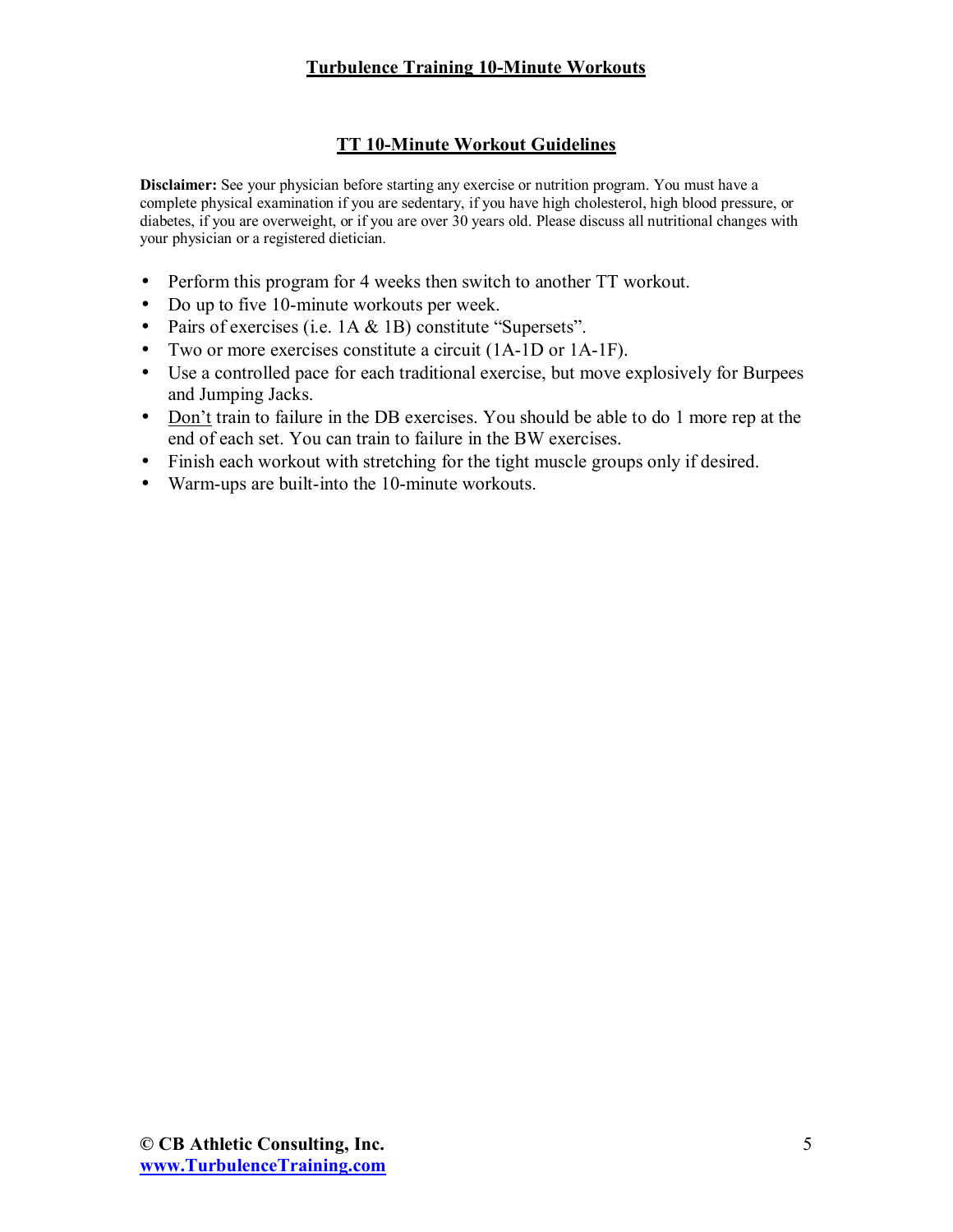### **TT 10-Minute Workouts: 4-Week Program**

#### **Workout #1 – Superset plus Burpees**

- Use a weight that would normally allow you to do 10 reps in the DB Chest Press.
- The first round of the superset should be a warm-up. Do only half the recommended number of repetitions in the first superset.
- After completing 3 supersets, do 3 rounds of Burpees or Jumping Jacks. In each round, do Burpees or Jumping Jacks for 30 seconds straight and then rest 30 seconds.

### 1A) DB Squat (12 reps)

• No rest.

1B) DB Chest Press (8 reps)

• Rest 30 seconds and then repeat 2 more times before moving on to Burpees.

2) Burpees or Jumping Jacks (30 seconds)

• Rest 30 seconds and then repeat 2 more times.

### **Workout #2 – Bodyweight Circuit**

- Perform each exercise one after the other with no rest between exercises.
- Rest 30 seconds before repeating the circuit.
- Try to complete 3 rounds of the circuit.
- Use the first round as a warm-up, and perform half the recommended number of repetitions for each exercise.
- 1A) Y-Squat (15 reps)
- 1B) T-Pushup (6 reps per side)
- 1C) Pull-up or Stick-up (10 reps)
- 1D) Touchdown Forward Lunge (10 reps per side)
- 1E) Elevated Pushups (10 reps per side)
- 1F) Jumping Jacks (50 reps)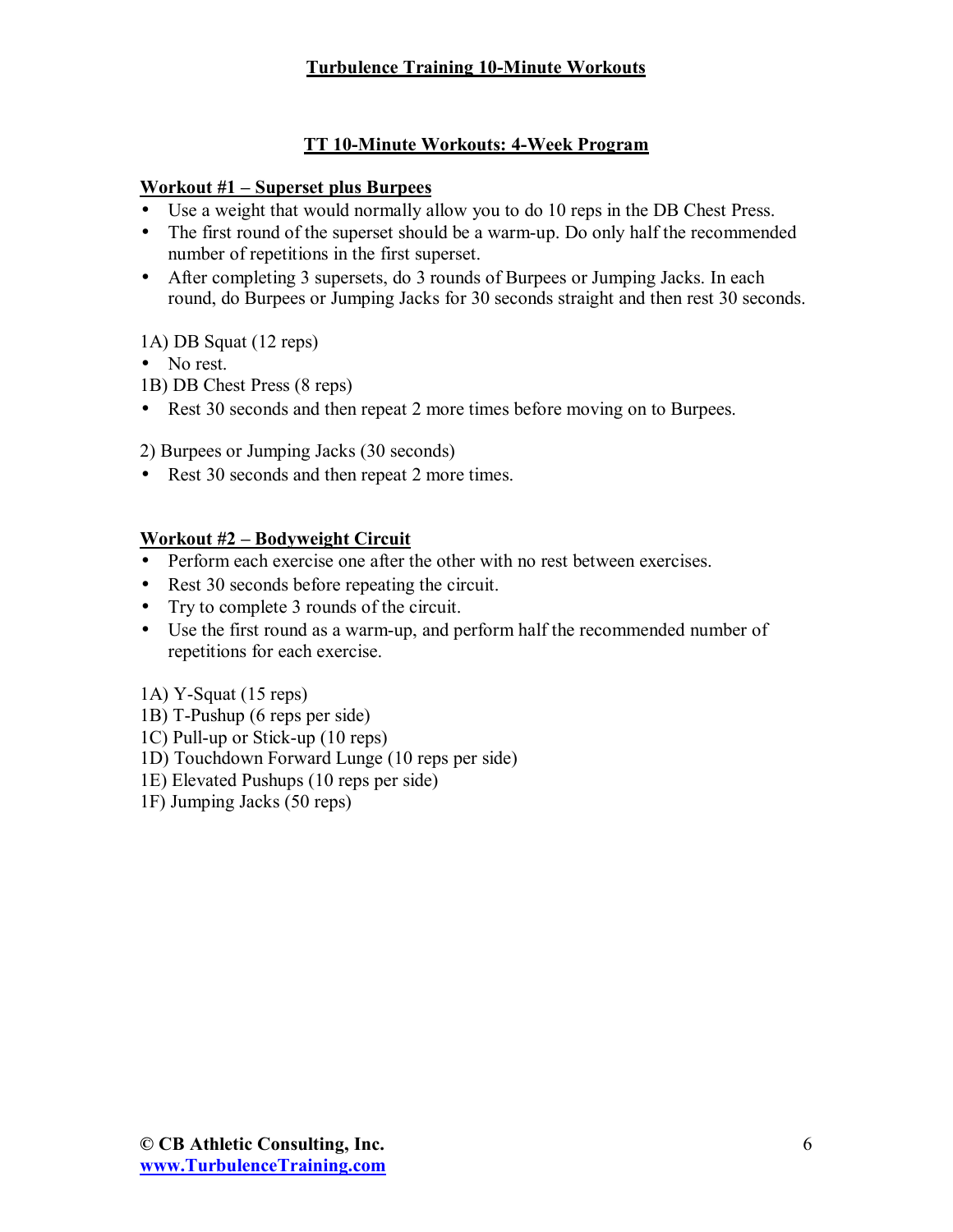### **TT 10-Minute Workouts: 4-Week Program**

#### **Workout #3 – DB-BW Supersets**

- Go through each superset 3 times.
- The first superset should be a warm-up doing only 50% of the recommended reps.
- Do not rest within supersets. Rest 30 seconds after each superset.

#### 1A) DB Row (8 reps per side)

- No rest
- 1B) Decline Pushup (15 repetitions)
- Rest 30 seconds before repeating the superset 2 more times.
- 2A) DB Split Squat (8 reps per side)
- No rest
- 2B) Stability Ball Leg Curl (15 repetitions)
- Rest 30 seconds before repeating the superset 2 more times.

#### **Workout #4 – Intervals**

- Warm-up for 3 minutes.
- Work for 30 seconds at a hard pace (at a subjective 8/10 level of intensity).
- Follow that with "active rest" for 60 seconds by exercising at a slow pace (at a subjective 3/10 level of intensity).
- Repeat for 3 intervals.
- Finish with 3 minutes of a cool-down at a 4/10 level of intensity.

#### **Workout #5 – Bodyweight Circuit**

- Perform each exercise one after the other with no rest between exercises.
- Rest 30 seconds before repeating the circuit.
- Try to complete 3 rounds of the circuit.
- Use the first round as a warm-up, and perform half the recommended number of repetitions for each exercise.

1A) Bulgarian Split Squat (12 reps per side)

- 1B) Underhand Inverted Row or Stick-up (12 reps)
- 1C) Stability Ball Jackknife plus Push-up (12 reps)
- 1D) Stability Ball Leg Curl (12 reps)
- 1E) X-Body Mountain Climbers (12 reps per side)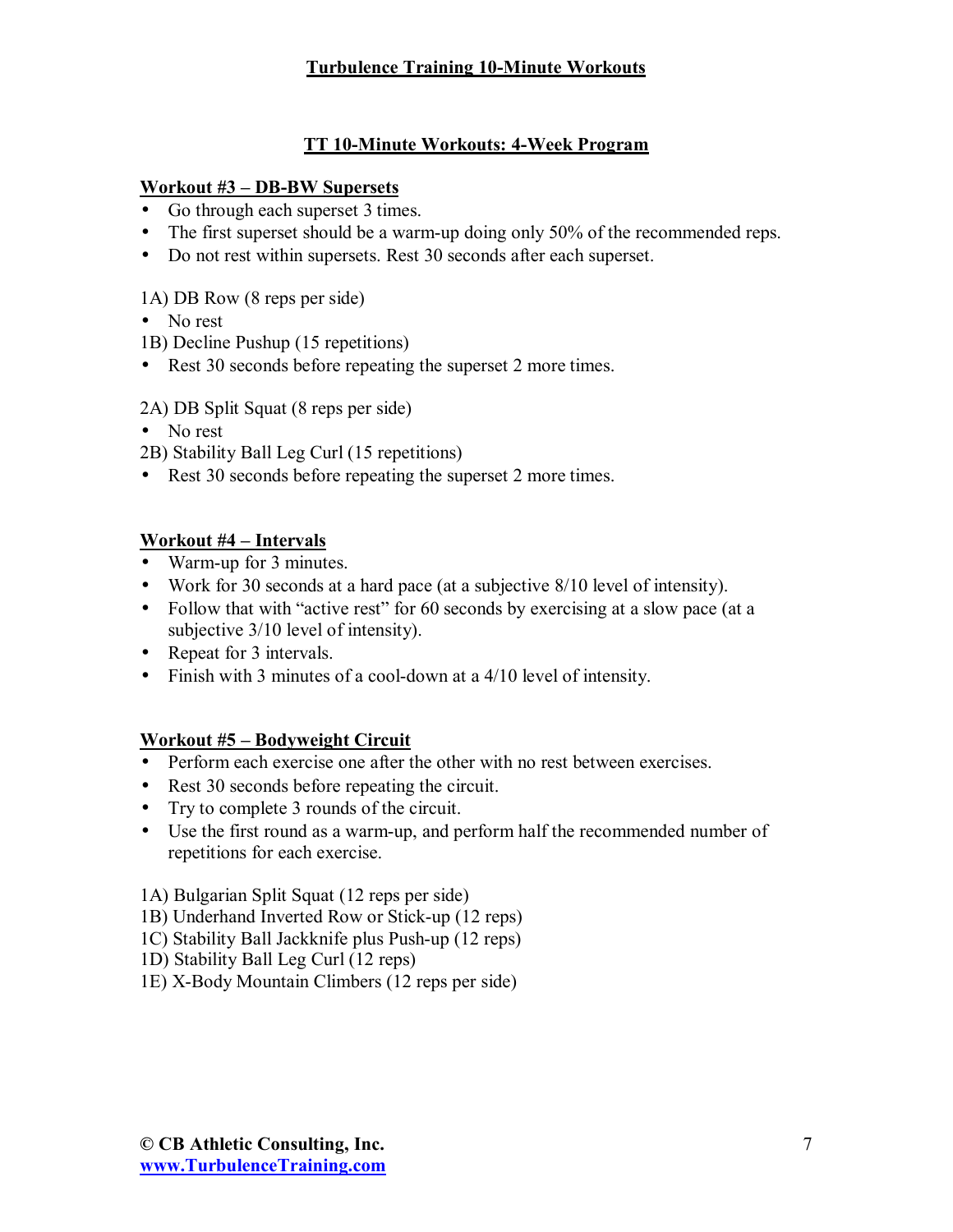#### **Exercise Descriptions – Workout #1**

#### *Disclaimer:*

You must have a Certified Personal Trainer (CPT) or Certified Strength & Conditioning Specialist (CSCS) provide you with instruction on correct form for all exercises.

#### Dumbbell Squat

- Stand with your feet just greater than shoulder-width apart.
- Start the movement at the hip joint. Push your hips backward and "sit back into a chair". Make your hips go back as far as possible.
- Squat as deep as possible, but keep your low back tensed in a neutral position.
- Push with your glutes, hamstrings, and quadriceps to return to the start position.
- For the dumbbell squat, hold a dumbbell in each hand on the outside of your legs.
- Do NOT round your lower back. I am not letting my back round in the photo.



#### DB Chest Press

- Hold the dumbbells above your chest with your palms turned toward your feet.
- Lower the dumbbells to chest level. Press the dumbbells straight up above the chest.

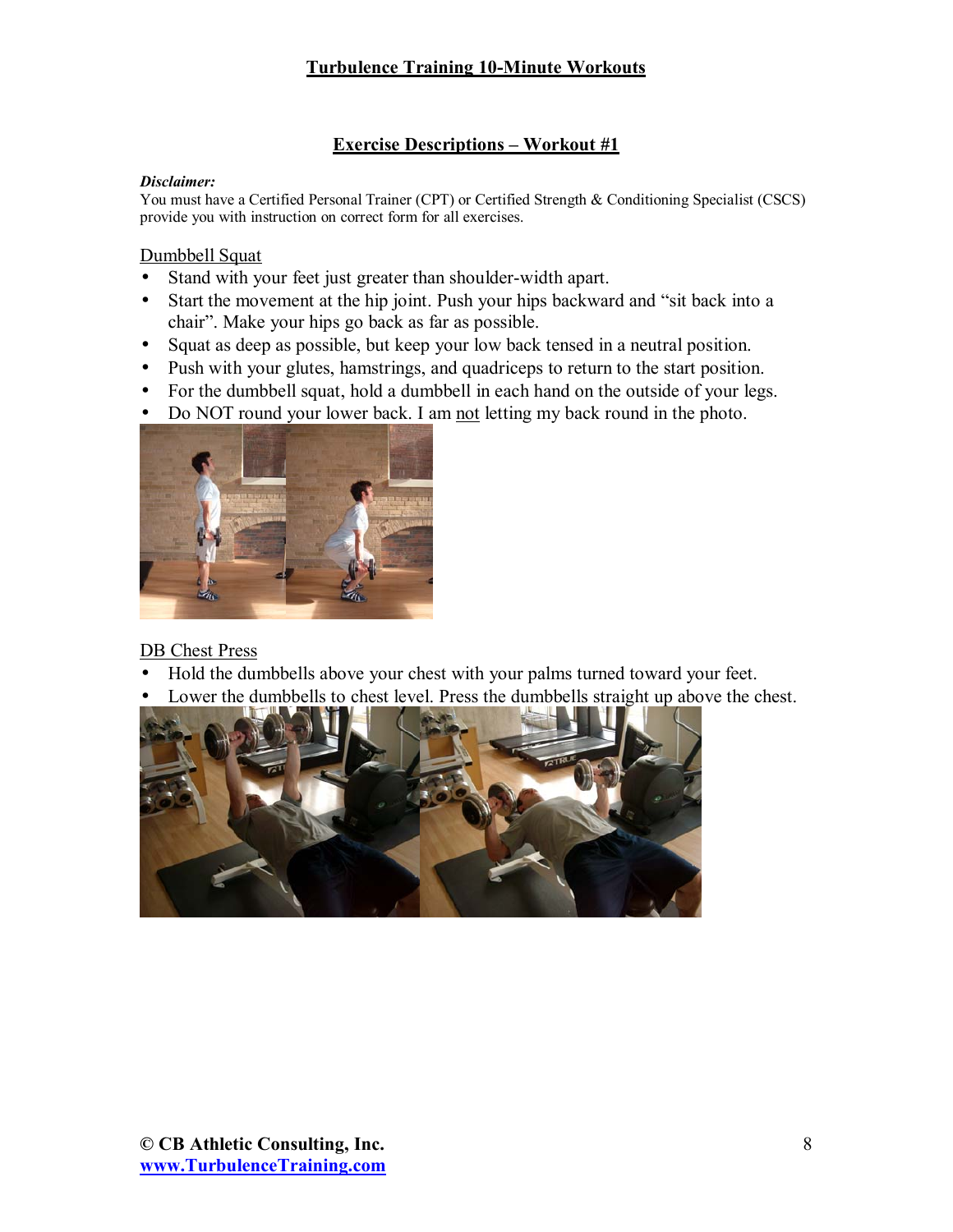### **Exercise Descriptions – Workout #1**

#### Burpees

- Stand with your feet shoulder-width apart.
- Drop down onto your hands and feet, then thrust your feet back so you are in a pushup position. Thrust your feet back in and then stand up.
- You can add a vertical jump at the end as well.



### **Exercise Descriptions – Workout #2**

Y-Squat

- Hold your hands over your head in a "Y" formation at all times.
- Keep your upper back and shoulders tensed throughout the exercise.
- Stand with your feet just greater than shoulder-width apart.
- Start the movement at the hip joint. Push your hips backward and "sit back into a chair". Make your hips go back as far as possible.
- Squat as deep as possible, but keep your low back tensed in a neutral position.
- Don't let your lower back become rounded.
- Push with your glutes, hamstrings, and quadriceps to return to the start position.

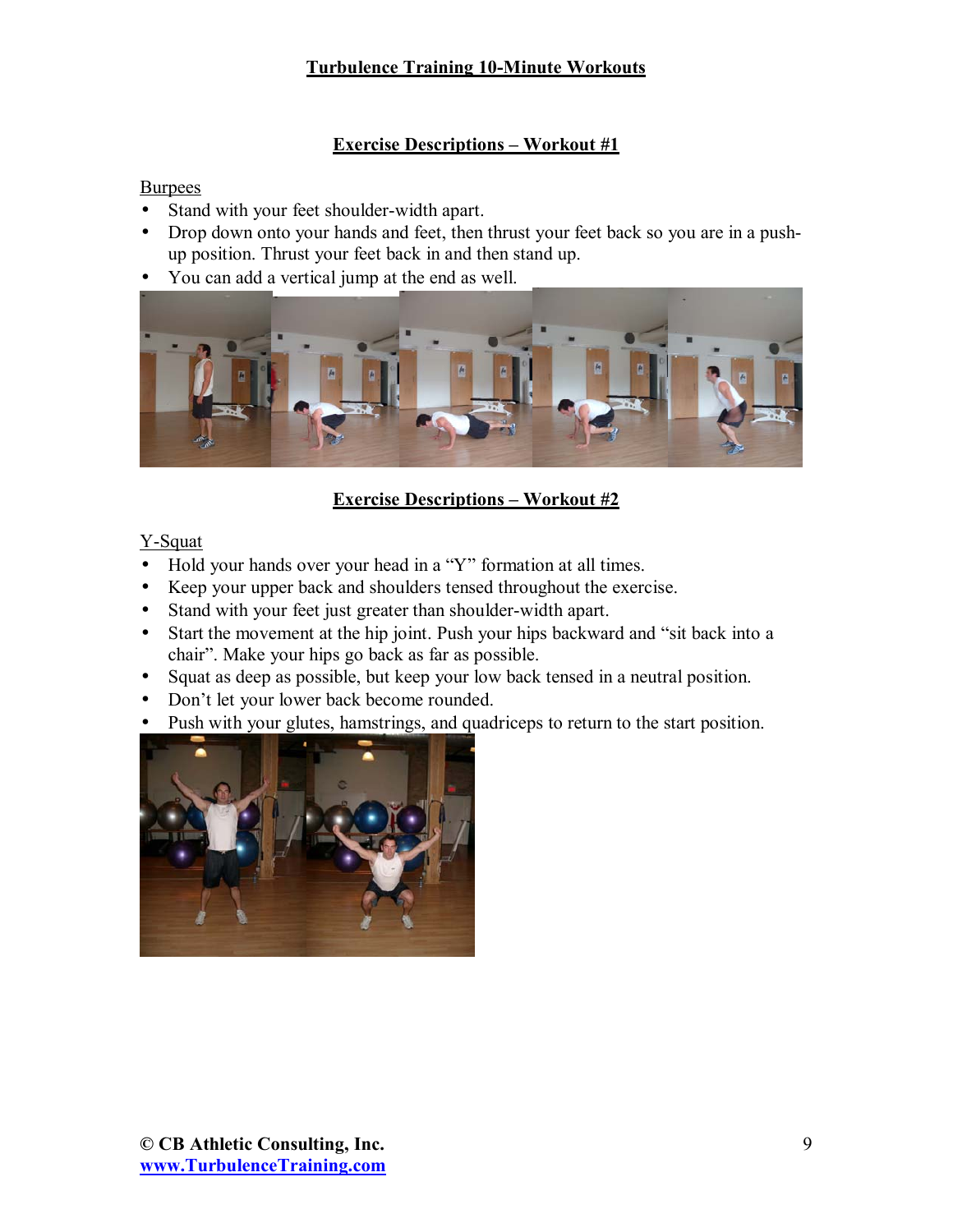### **Exercise Descriptions – Workout #2**

#### T-Pushup

- Keep the abs braced and body in a straight line from toes to shoulders.
- Place the hands on the floor slightly wider than shoulder-width apart.
- Slowly lower yourself down until you are 2 inches off the ground.
- Push off to return to the start position.
- As you come up, rotate to one side and point that arm towards the ceiling.
- Alternate sides with each rep.



#### Pull-up

- Grasp the bar with an overhand, wide grip.
- Pull yourself up.

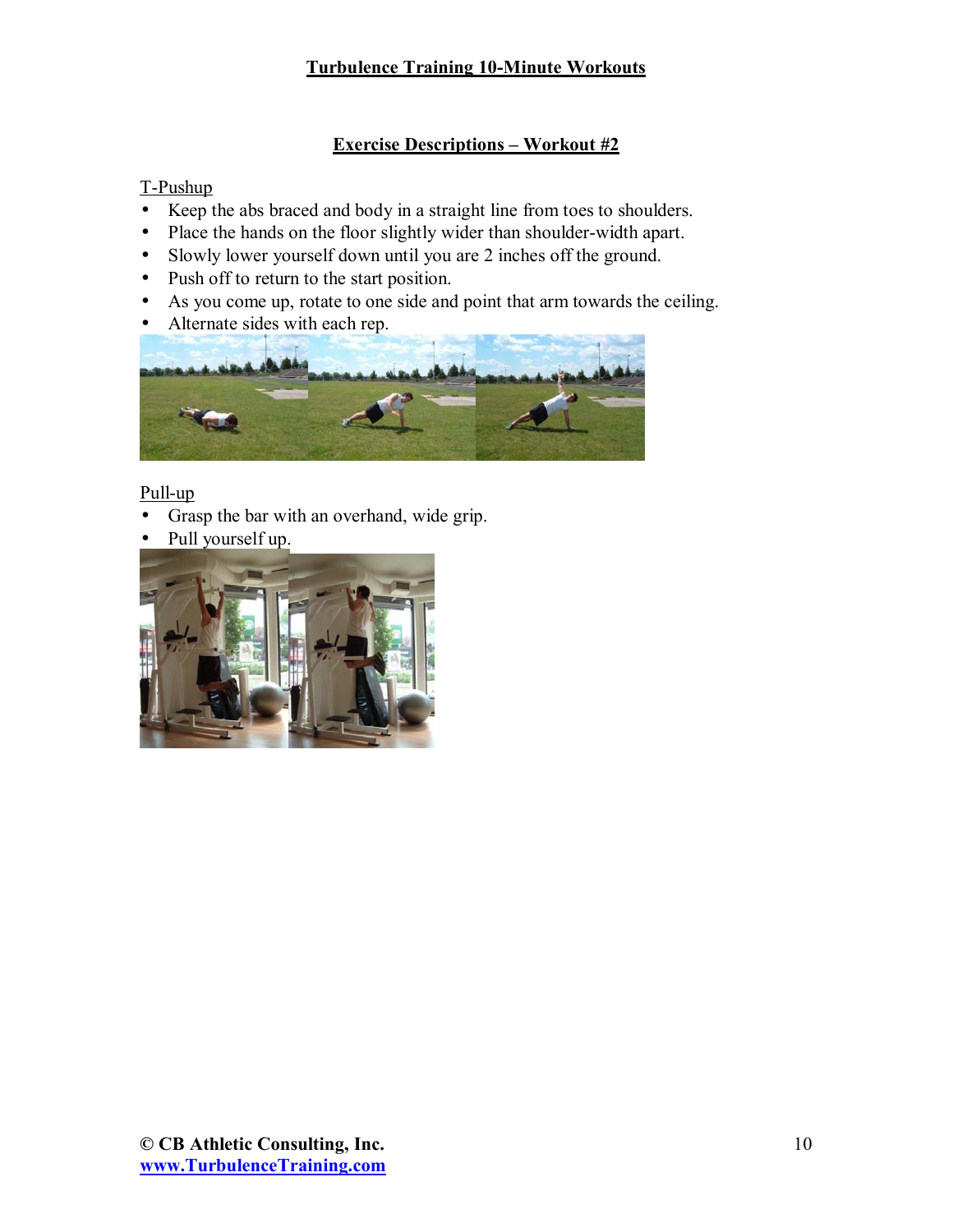#### **Exercise Descriptions – Workout #2**

#### Stick-up

- Stand with your back against a wall. Your feet should be 6 inches away from the wall and your butt, upper back, and head should all be in contact with the wall at all times in the exercise.
- Stick your hands up overhead. Try to keep your shoulders, elbows, and wrists in contact with the wall at all times.
- Slide your arms down the wall and tuck your elbows into your sides. This should bring your shoulder blades down and together. You should feel a strong contraction in the muscles between your shoulder blades as well as the shoulder muscles.
- From the bottom position, try to slowly slide your arms up until they are straight and in a "stick-em up" position. Again, try to keep everything in contact with the wall.
- Try to improve your range of motion in this exercise each week.
- The goal is to improve shoulder mobility and postural control.



Touchdown Forward Lunge

- Raise your hands up over your head. Keep your arms straight and palms forward.
- Pull your shoulder blades together. Stand with your feet shoulder-width apart.
- Step forward with one leg, taking a slightly larger than normal step.
- Keep the ball of your other foot on the ground and use it to help keep your balance.
- The back knee must also be bent and lowers to 1-inch from the ground.
- Lower your body until your front thigh is parallel to the ground.
- Keep your upper body upright and your low back flat.
- Push with your front leg to return to the starting position.

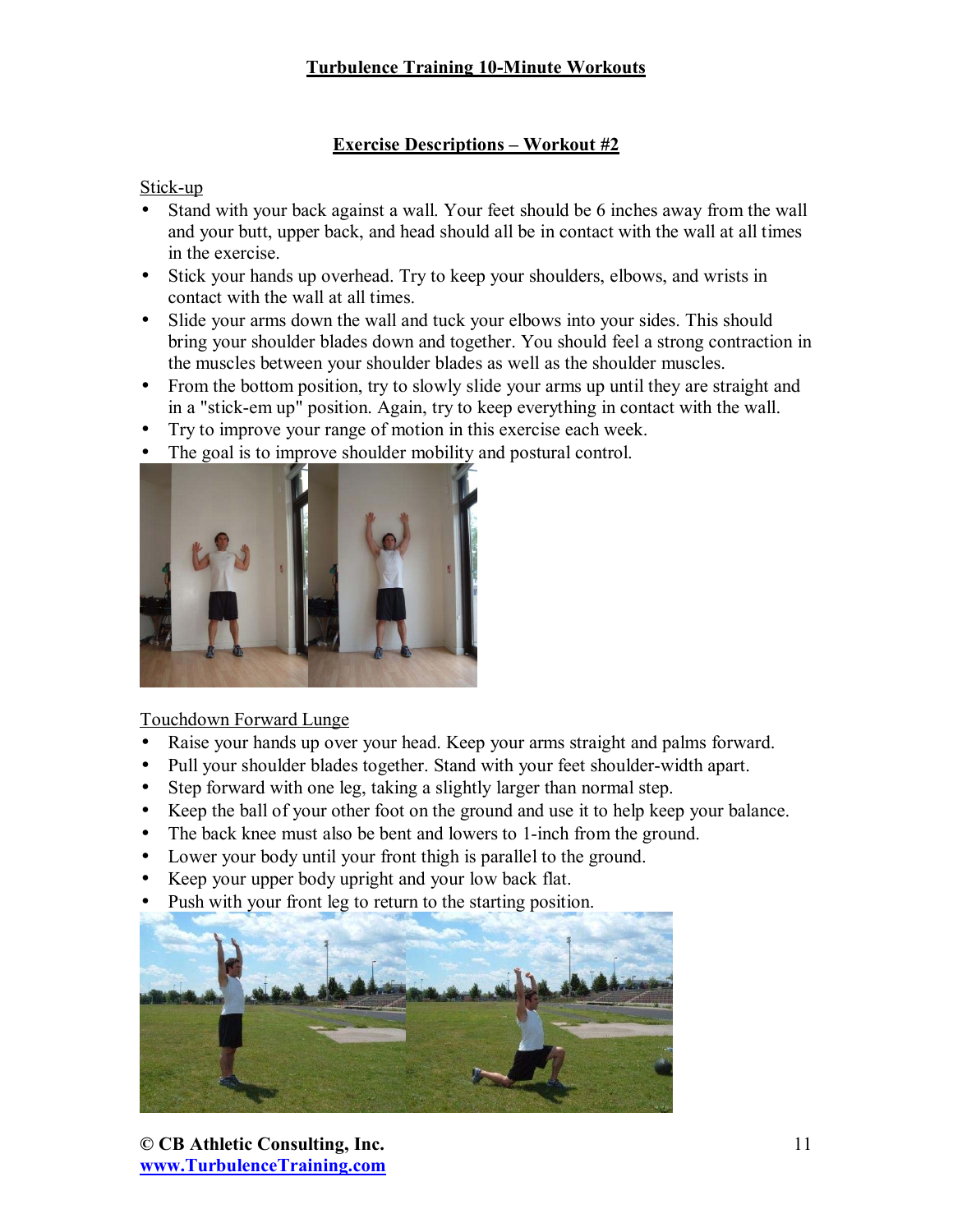### **Exercise Descriptions – Workout #2**

### Elevated Pushups

- Keep the abs braced and body in a straight line from knees to shoulders.
- Place the left hand on the floor and the right hand elevated 4-6 inches on an aerobic step. Hands are slightly wider than shoulder width apart (normal pushup width).
- Slowly lower yourself down until you are 2 inches off the ground.
- Push through your chest, shoulders and triceps to return to the start position.
- Keep your body in a straight line at all times.
- Perform all repetitions in this manner and then switch to do all repetitions with the other arm elevated. Keep your abs braced.



Jumping Jacks

- Stand on the balls of your feet with your feet shoulder width-apart and arms by side.
- Jump your feet out to your sides and raise your hands overhead at the same time.
- This is a combination warm-up and ab exercise that can also be used for circuits.

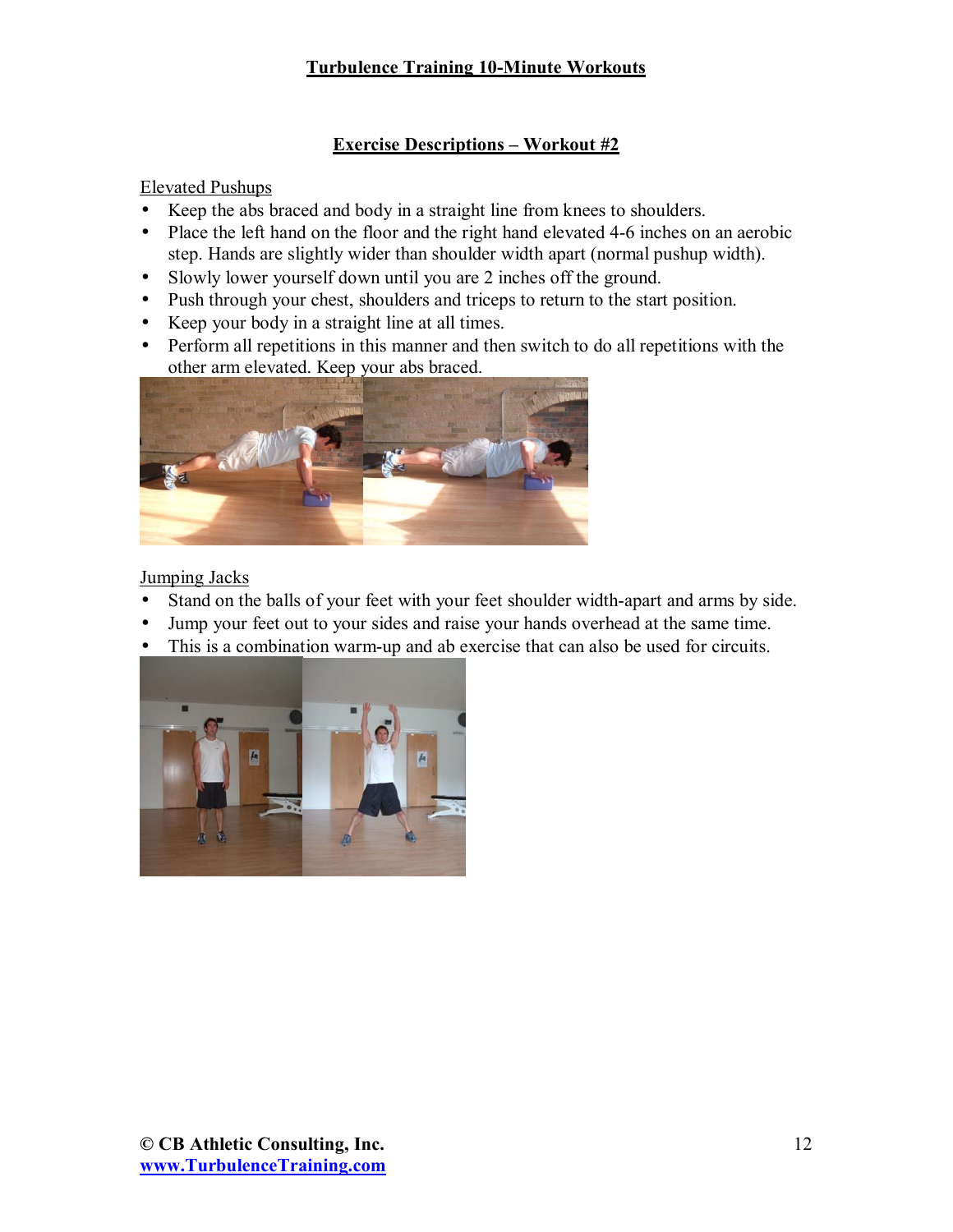### **Exercise Descriptions – Workout #3**

#### DB Row

- Rest the left hand and left knee on a flat bench, lean over and keep the back flat.
- Hold the dumbbell in the right hand in full extension and slowly row it up to the lower abdomen.
- Keep the low back tensed in a neutral position and the elbow tight to the side.
- Do NOT round your lower back.



Decline Push-up

- Keep the abs braced and body in a straight line from toes to shoulders.
- Place the hands on the floor slightly wider than shoulder-width apart.
- Elevate your feet onto stairs or a bench.
- Slowly lower yourself down until you are 2 inches off the ground.
- Push through your chest, shoulders and triceps to return to the start position.
- Keep your body in a straight line at all times.

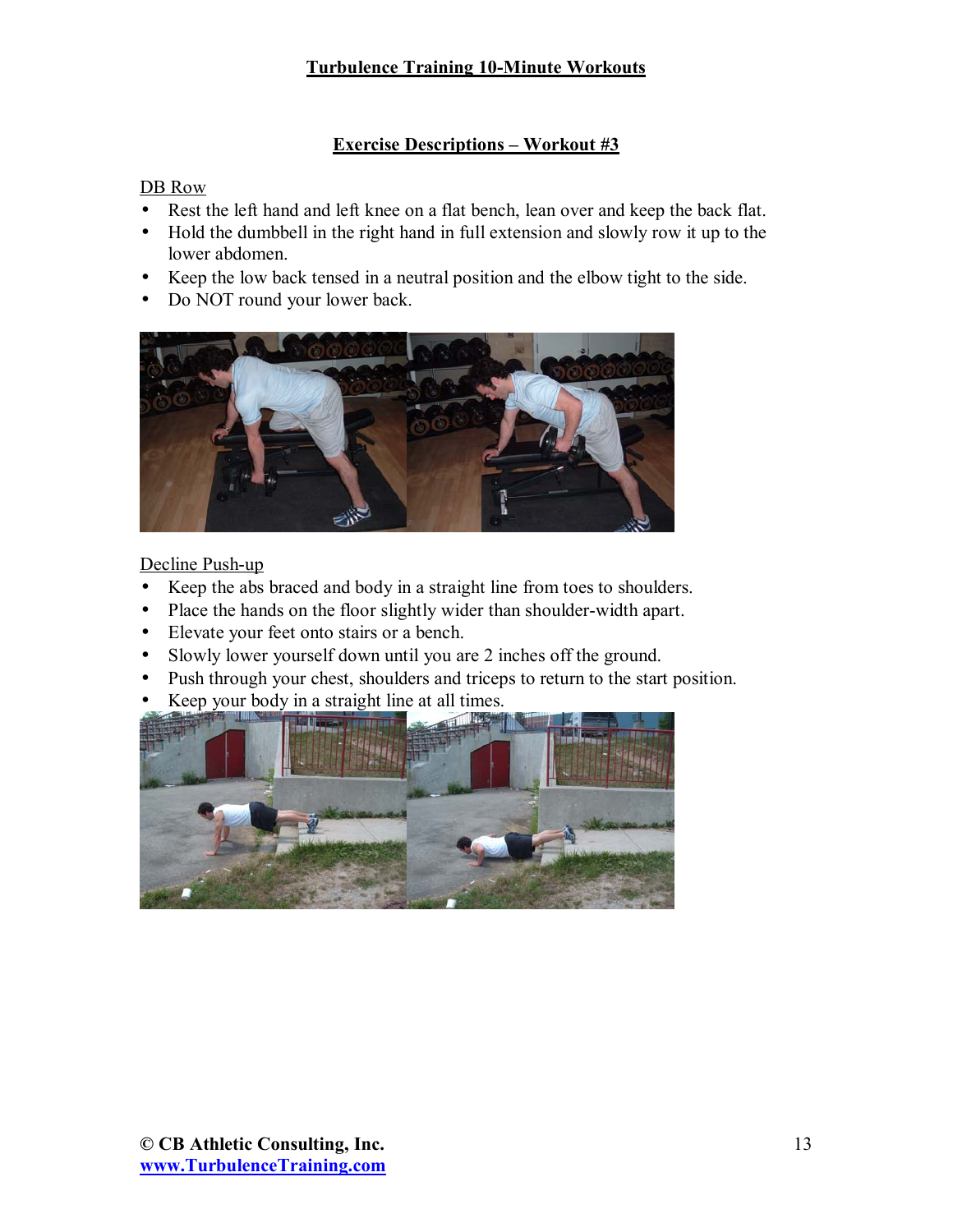### **Exercise Descriptions – Workout #3**

#### DB Split Squat

- Stand with your feet shoulder-width apart.
- Step forward with your right leg, taking a slightly larger than normal step.
- Press the front of your back foot (left foot) into the ground and use it to help keep your balance. The left knee should also be bent.
- Contract your glutes, brace your abs and keep your spine in a neutral position.
- Lower your body until your right thigh is parallel to the ground.
- Keep your upper body upright and your lower back flat.
- Push up to the upright position, but don't step back. Stay in a split-squat stance.
- Perform all reps for one leg and then switch.



#### Stability Ball Leg Curl

- Lie on your back with the soles of your feet on a medium-sized Stability Ball.
- Brace your abs, and contract your glutes (butt muscles) as if you were squeezing something between your cheeks. Bridge your hips up by contracting your glutes.
- Keep your abs braced and contract your hamstrings and slowly curl the ball back towards your hips while keeping your hips bridged.
- Pause and slowly return the ball to the start position while keeping the hips bridged.

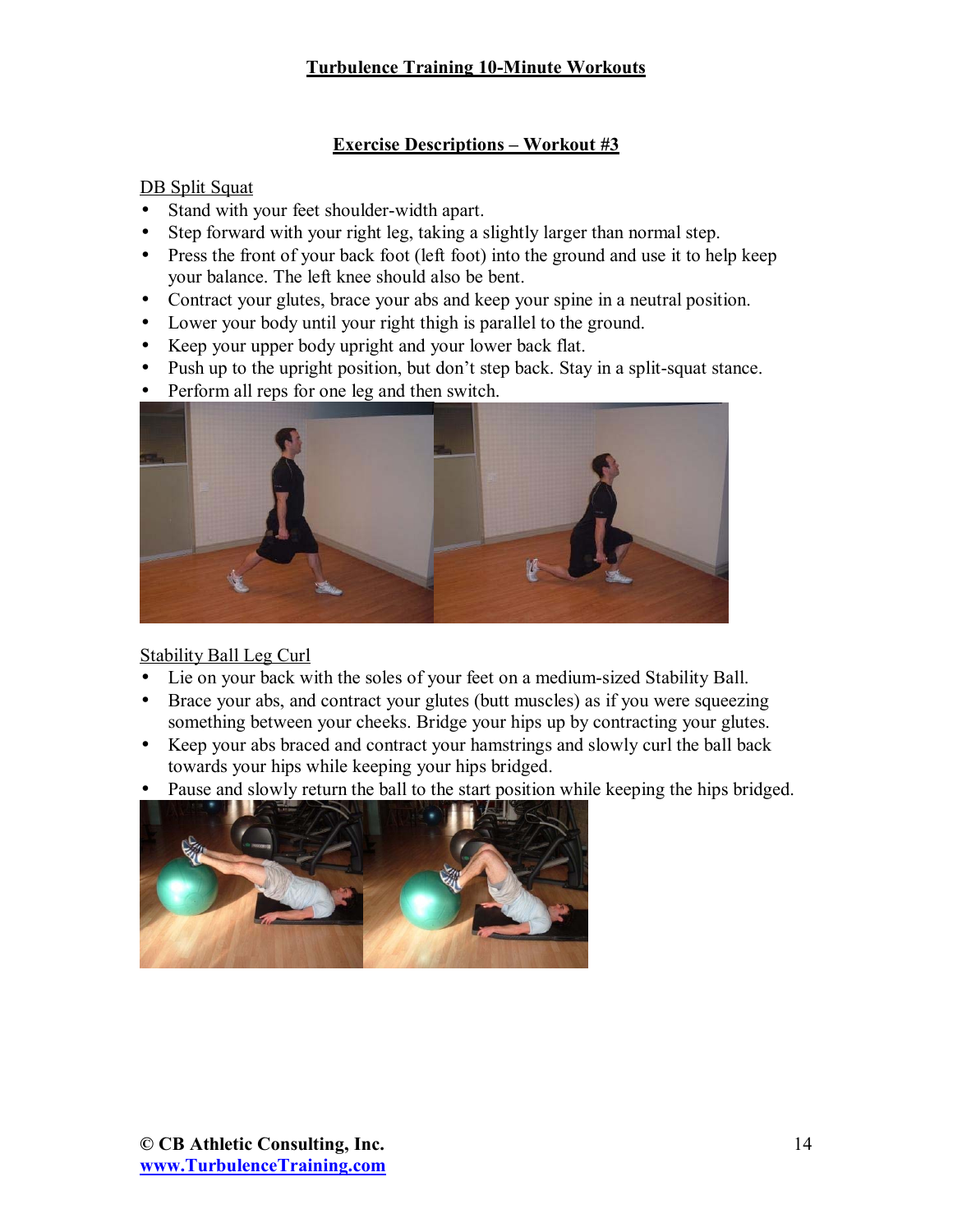### **Exercise Descriptions – Workout #5**

#### Bulgarian Split Squat

- Stand with your feet shoulder-width apart.
- Place the instep of one foot on a bench. Step forward with the other foot, taking a slightly larger than normal step.
- Contract your glutes, brace your abs and keep your spine in a neutral position.
- Lower your body until your front thigh is parallel to the ground.
- Keep your upper body upright and your lower back flat.
- Push up to the upright position. Stay in a split-squat stance.
- Perform all reps for one leg and then switch.



Underhand Inverted Row

- Set a bar at hip height in the smith machine or squat rack.
- Lie underneath the bar and grab it with an underhand grip an inch or two wider than shoulder-width apart. Row yourself up the top position with your upper back and lats.
- Keep the abs braced and body in a straight line from toes (knees) to shoulders.
- Slowly return to the start position.

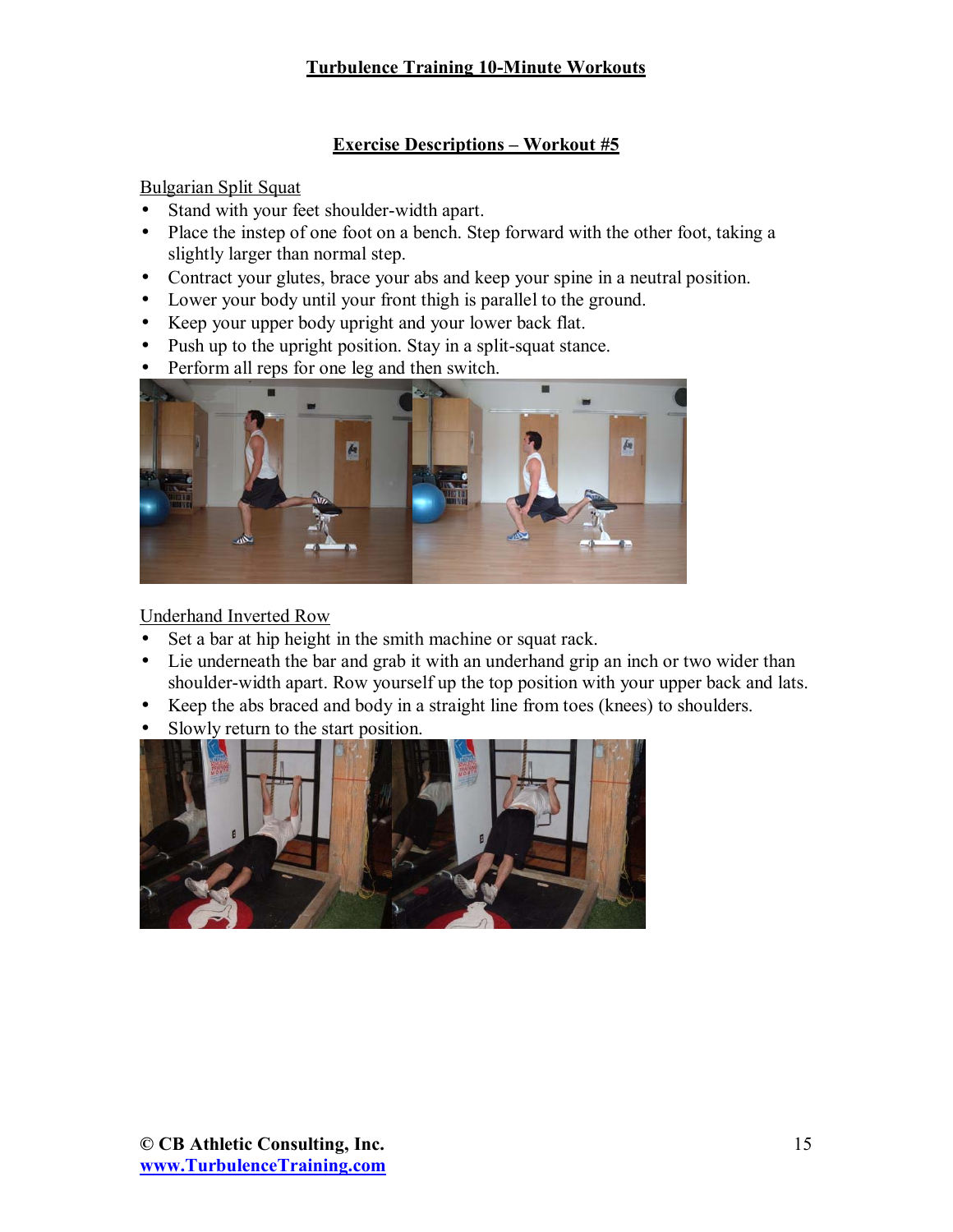### **Exercise Descriptions – Workout #5**

#### Stability Ball Jackknife plus Pushup

- Brace your abs. Put your hands flat on the floor and rest your shins on the ball.
- With your arms straight and your back flat, your body should form a straight line from your shoulders to your ankles.
- Keeping your back straight (don't round it), roll the ball as close to your chest as possible by contracting your abs and pulling it forward.
- Pause and then return the ball to the starting position by rolling it backward.
- Then do a push-up. That is one rep.



X-Body Mountain Climber

- Brace your abs. Start in the top of the push-up position.
- Keep your abs braced, pick one foot up off the floor, and slowly bring your knee up to your opposite shoulder. Do not let your hips sag.
- Keep your abs braced and slowly return your leg to the start position.
- Alternate sides until you complete all of the required repetitions.

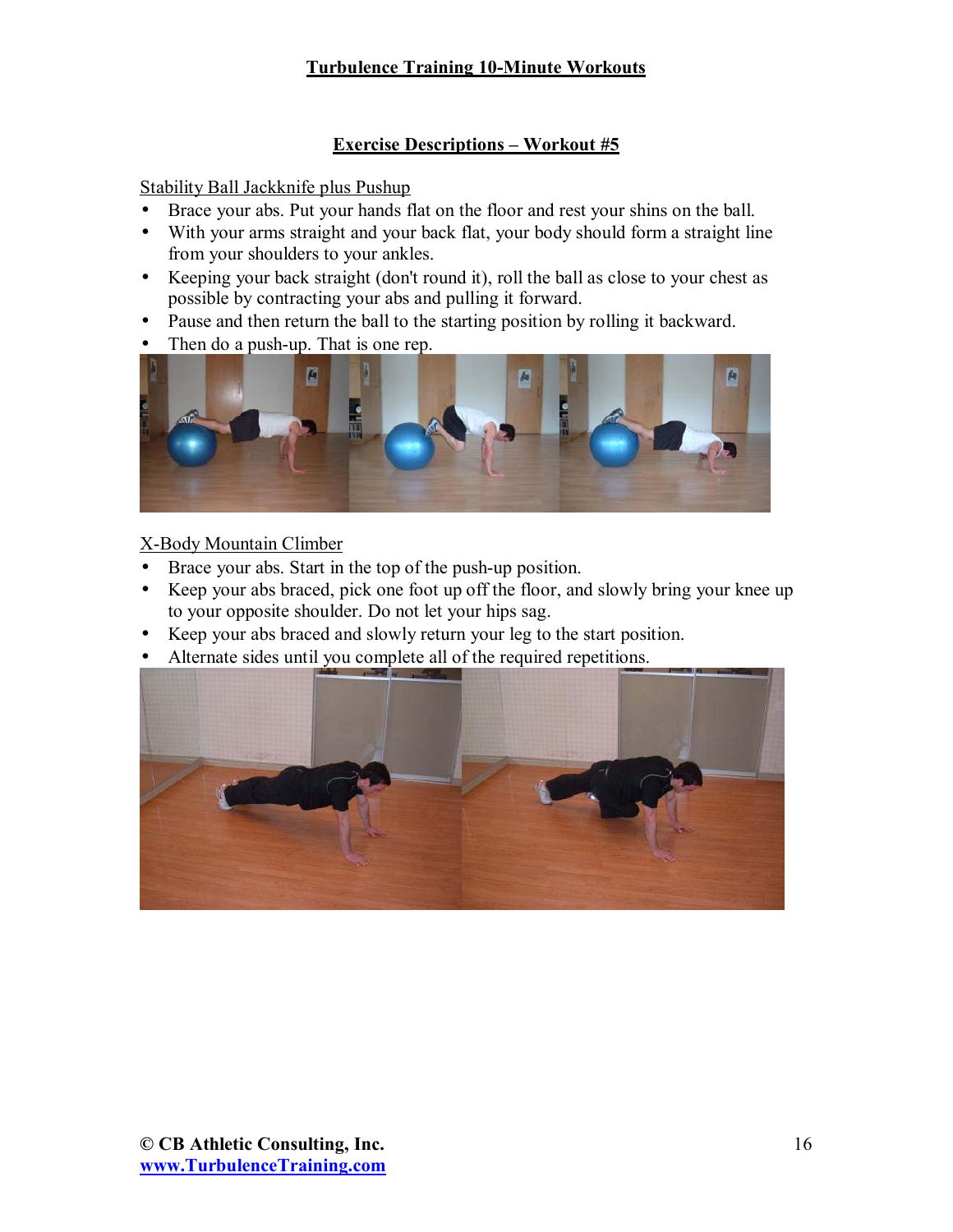### **Static Stretching**

### Psoas Stretch

- Kneel on your right knee and place your left foot 1-2 feet ahead of your right knee.
- You should be in a straight line (similar to the bottom position in a lunge).
- Slowly lean forward until you feel a moderate stretch in the hip flexor area (the front side of leg at the hip level)
- Hold the stretch for 30 seconds and then switch sides.



#### Hamstring Stretch

- Lie on your back with both legs flat. Slightly bend your right knee.
- Now raise your right leg straight up in the air and try to bring it back until it is perpendicular to the floor. Keep the other leg flat and straight on the ground.
- As you raise your leg, you will begin to feel a stretch in the hamstring.
- Bring the leg up until a moderate stretch is felt. Support the leg in that position by holding it up with your hands or a towel looped around your foot.
- Hold the stretch for 30 seconds and then switch sides.

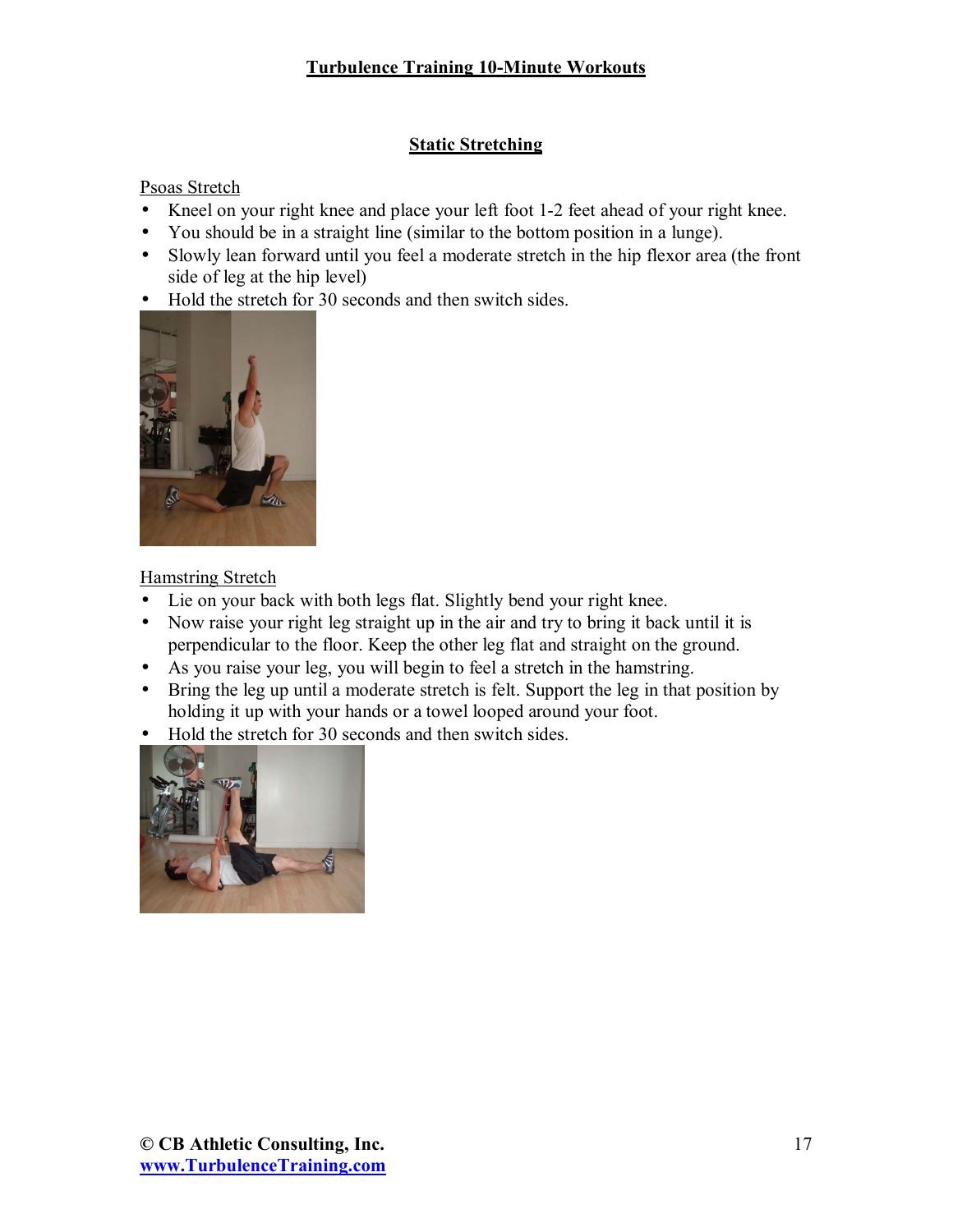### **Static Stretching**

#### Glute Stretch

- Lie on your back with both legs flat. Slightly bend your right knee.
- Raise your left leg straight up in the air.
- Slowly lower the left leg straight across the body while trying to keep your lower back pressed into the floor.
- Support the leg by looping a towel around your foot.
- You should feel the stretch over your hip and in your glute on your left side.
- Hold for 30 seconds and then repeat for the other side.



Quadriceps Stretch

- Lie on your right side.
- Bring your left ankle back to your butt and grasp it with your left hand.
- Keep the knee in line with the hip.
- The stretch will be in the front of your left leg (thigh).
- Hold for 30 seconds and then repeat for the other side.

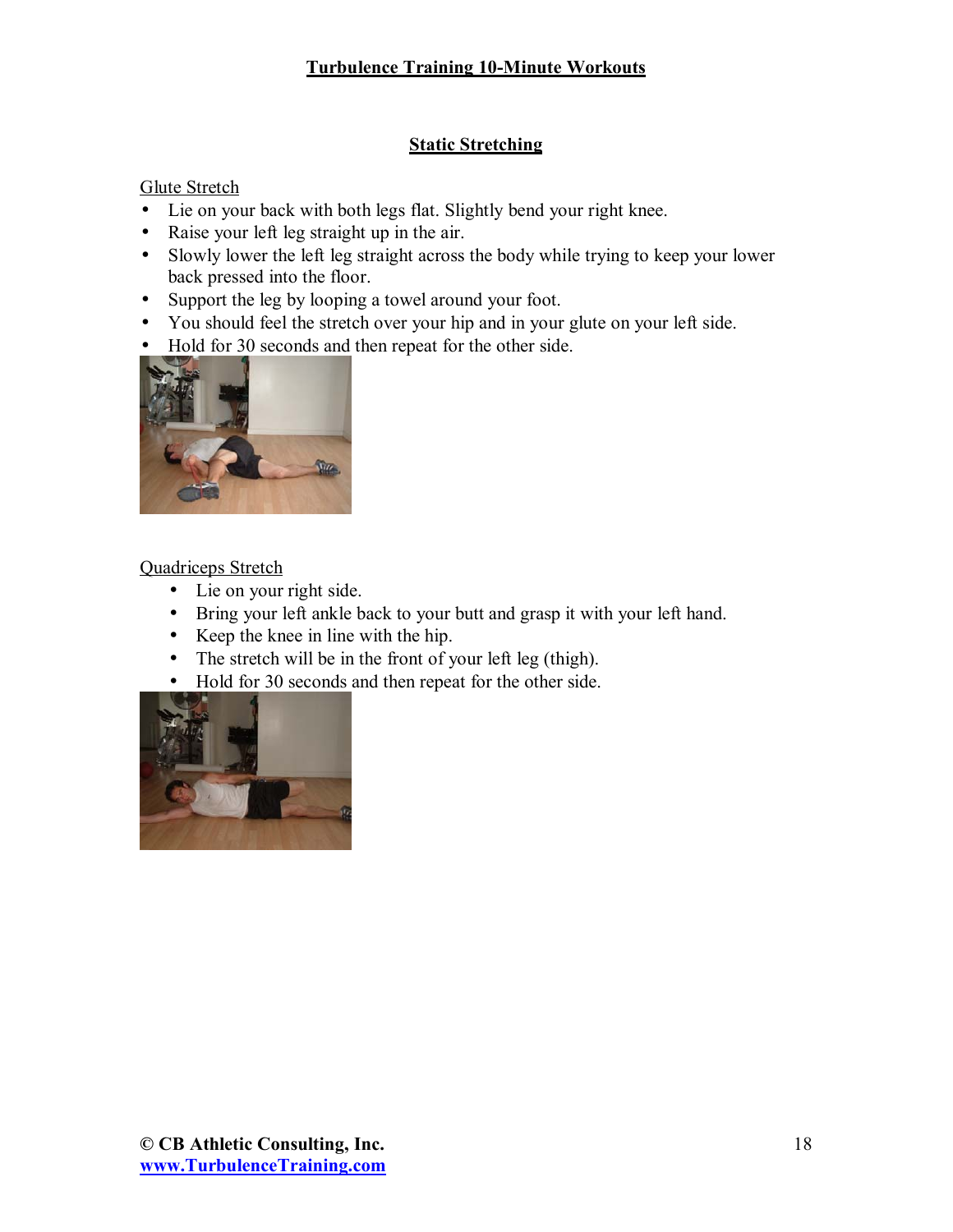#### **Static Stretching**

#### Chest Stretch #1

- Stand next to a doorframe. Raise elbow to shoulder height and rotate arm so that your hand is up (as if in a throwing position with elbow in line with your shoulder).
- Press your elbow against the doorframe and slowly and gently rotate your upper body away from your elbow. Feel the stretch across the front of your shoulder and chest.
- Hold for 30 seconds and then repeat for the other side.



#### Chest Stretch #2

- Stand with your arm out-stretched and hand pressed against a wall or support.
- Rotate your hips and feet away from your arm, to increase the stretch felt across the chest muscle. Hold that position for 20 seconds and then repeat for the other side.



#### Shoulder Stretch

- Raise your arm to shoulder height and bring your arm across the front of your body.
- If using your right arm, your right hand should rest at your left shoulder.
- Take your left arm and place it behind your right elbow. Slowly and gently apply pressure just above your right elbow to feel a stretch in the back of the right shoulder.
- Hold for 30 seconds and then repeat for the other side.